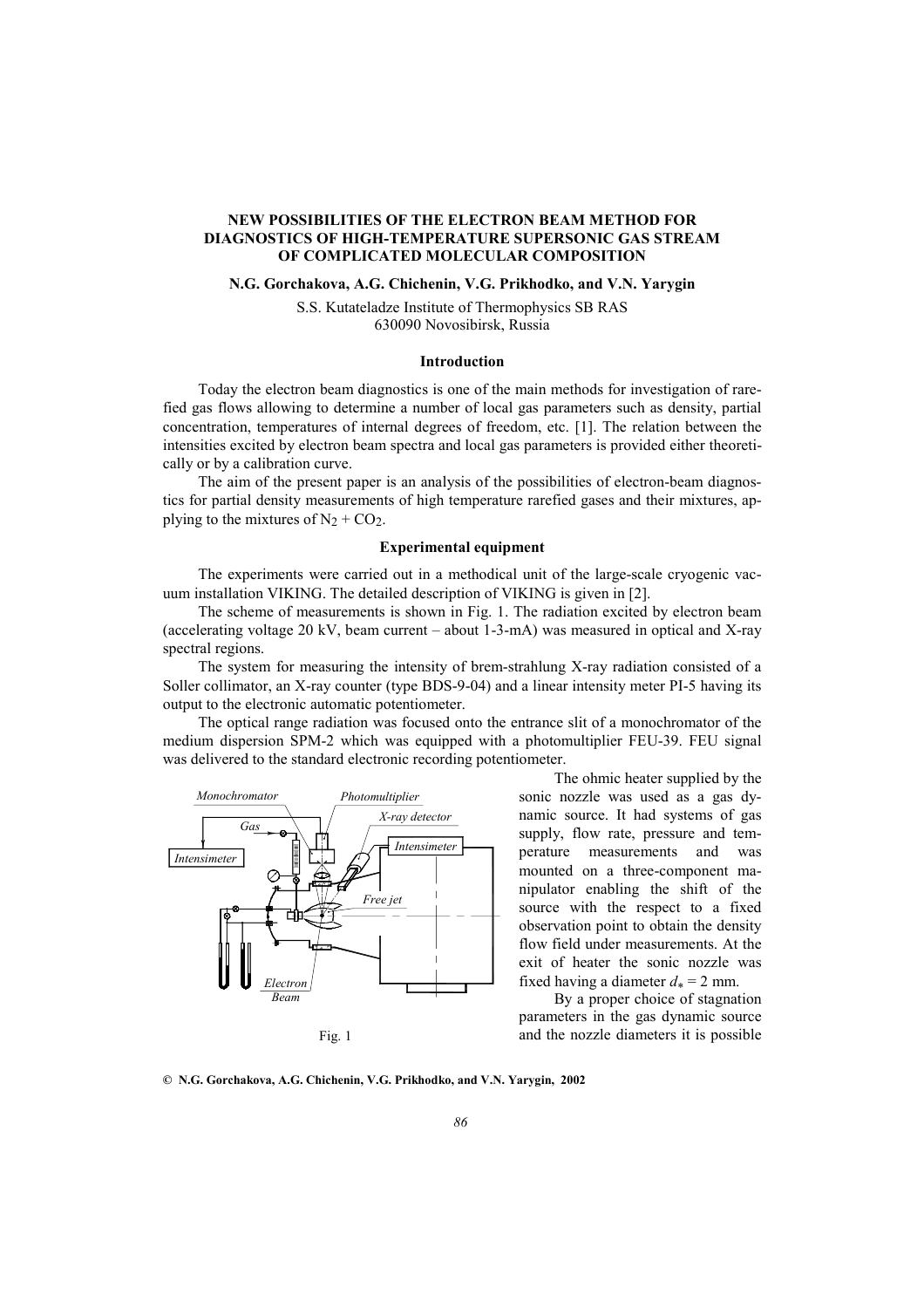| <b>Report Documentation Page</b>                                                                                                                                                     |                           |  |                                                    |  |
|--------------------------------------------------------------------------------------------------------------------------------------------------------------------------------------|---------------------------|--|----------------------------------------------------|--|
| <b>Report Date</b><br>23 Aug 2002                                                                                                                                                    | <b>Report Type</b><br>N/A |  | Dates Covered (from to)                            |  |
| <b>Title and Subtitle</b><br>New Possibilities of the Electron Beam Method for Diagnostics<br>of High-Temperature Supersonic Gas Stream of Complicated                               |                           |  | <b>Contract Number</b>                             |  |
|                                                                                                                                                                                      |                           |  | <b>Grant Number</b>                                |  |
| <b>Molecular Composition</b>                                                                                                                                                         |                           |  | <b>Program Element Number</b>                      |  |
| Author(s)                                                                                                                                                                            |                           |  | <b>Project Number</b>                              |  |
|                                                                                                                                                                                      |                           |  | <b>Task Number</b>                                 |  |
|                                                                                                                                                                                      |                           |  | <b>Work Unit Number</b>                            |  |
| Performing Organization Name(s) and Address(es)<br>Institute of Theoretical and Applied Mechanics Institutskaya 4/1<br>Novosibirsk 530090 Russia                                     |                           |  | <b>Performing Organization Report Number</b>       |  |
| <b>Sponsoring/Monitoring Agency Name(s) and Address(es)</b><br>EOARD PSC 802 Box 14 FPO 09499-0014                                                                                   |                           |  | <b>Sponsor/Monitor's Acronym(s)</b>                |  |
|                                                                                                                                                                                      |                           |  | <b>Sponsor/Monitor's Report Number(s)</b>          |  |
| <b>Distribution/Availability Statement</b><br>Approved for public release, distribution unlimited                                                                                    |                           |  |                                                    |  |
| <b>Supplementary Notes</b><br>See also ADM001433, Conference held International Conference on Methods of Aerophysical Research (11th) Held in<br>Novosibirsk, Russia on 1-7 Jul 2002 |                           |  |                                                    |  |
| <b>Abstract</b>                                                                                                                                                                      |                           |  |                                                    |  |
| <b>Subject Terms</b>                                                                                                                                                                 |                           |  |                                                    |  |
| <b>Report Classification</b><br>unclassified                                                                                                                                         |                           |  | <b>Classification of this page</b><br>unclassified |  |
| <b>Classification of Abstract</b><br>unclassified                                                                                                                                    |                           |  | <b>Limitation of Abstract</b><br>UU                |  |
| <b>Number of Pages</b><br>5                                                                                                                                                          |                           |  |                                                    |  |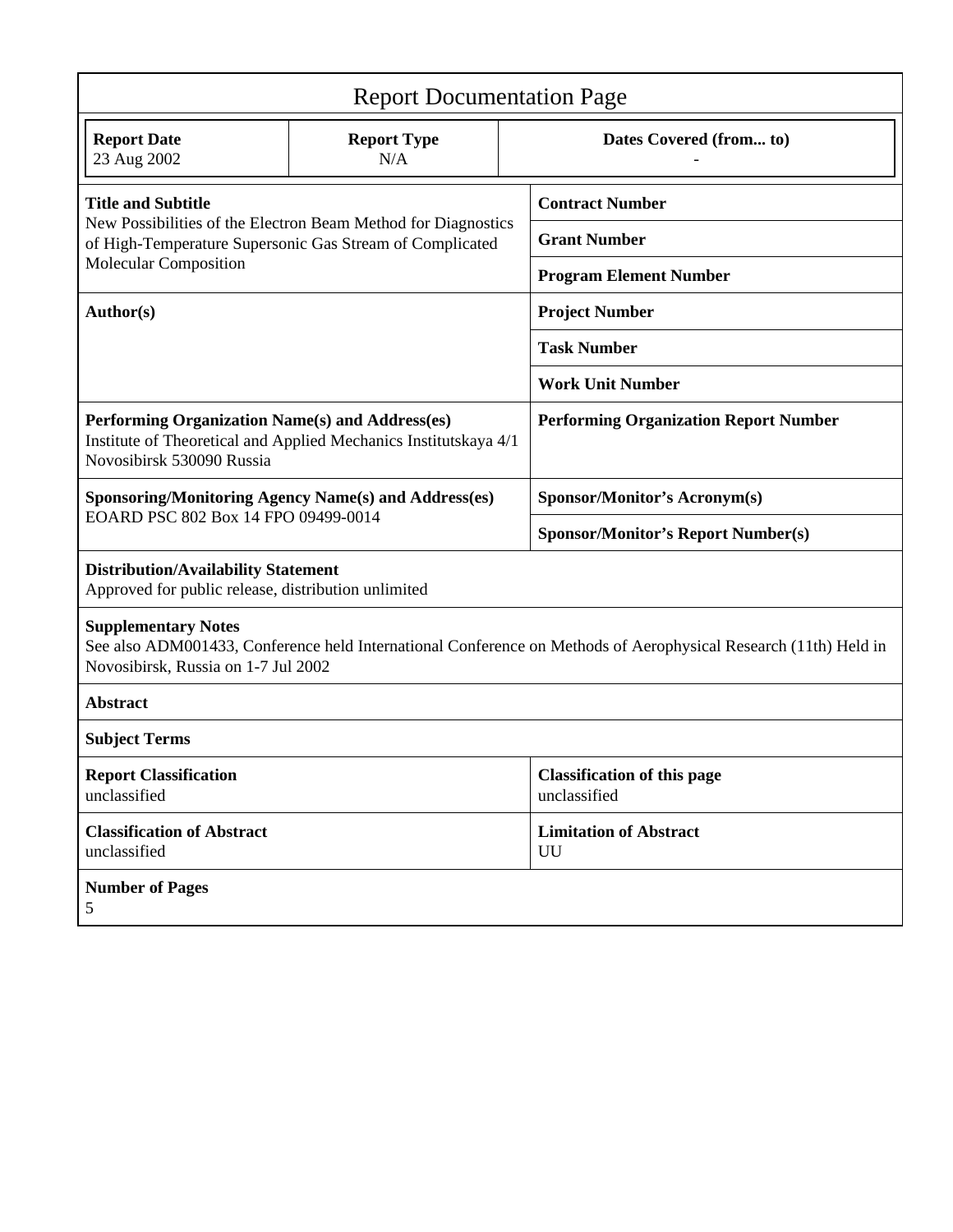to realize such a flow regime, at which the adiabatic cooling time at the expansion is significantly shorter than the vibrational relaxation time. In this case the temperature of vibrational degrees of freedom  $T_v$  at the axis is "frozen" at the level close to the gas temperature in the stagnation chamber *To*, and the temperature corresponding to the translational degrees of freedom  $T_t$  is close to the temperature of rotational degrees of freedom, being significantly lower than  $T_v$ . So, for the aim of the given investigation the stagnation parameters and the nozzle throat were chosen in a such way that "freezing" of the vibrational temperature  $CO_2$   $T_{vCO}$ , was ensured at the level of stagnation gas temperature *To*, and the non-equilibrium state was created between the vibrational and translational degrees of freedom by the expansion of  $CO<sub>2</sub>$  from a sonic nozzle into the vacuum chamber.

# **Method of partial concentration component measurements in gas mixtures at high temperatures**

The emission spectra of N<sub>2</sub> and CO<sub>2</sub> in the optic region ( $\lambda$  =2850-5000 Å) were originally observed at a medium spectral resolution (20  $\AA$ /mm) using for the gas excitation the electron beam of 20 keV energy and about 3.5 mA current. The slit width of monochromator SPM-2 was 0.06 mm. As it is known there are  $\tilde{B}^2\Sigma_u^+ - \tilde{X}^2\Pi_g$ ,  $\tilde{A}^2\Pi_u - \tilde{X}^2\Pi_g$  band systems of C0<sub>2</sub><sup>+</sup> ion and  $\widetilde{B}^2\Sigma_u^+ - \widetilde{X}^2\Sigma_g^+$  of N<sub>2</sub><sup>+</sup> ion mainly in this region. The analysis of obtained N<sub>2</sub> and CO<sub>2</sub> spectra excited by the electron beam shows that their spectra largely overlap within the above-cited range. There are no bands in the spectrum of  $N_2$  that are completely devoid of  $CO_2$  spectrum overlapping, sufficiently intense and suitable for density measurements. As an example,  $N_2$  and CO<sub>2</sub> spectra in the region of (0-0) transition of first negative system (FNS) of N<sub>2</sub><sup>+</sup> ion (this region near 3914  $\overrightarrow{A}$  is usually used for N<sub>2</sub> density

measurements) are depicted in Fig. 2.

As it was determined the contribution of  $CO<sub>2</sub>$ into (0-0) and (0-1) FNS  $N_2^+$  bands is strongly dependent not only on  $CO<sub>2</sub>$  concentration, but also on the level of stagnation temperature  $T<sub>o</sub>$  (Figs. 3,4), and  $T_v$  and  $T_r$  respectively. In the left side of Fig. 3 there is an example of overlapping of  $N_2$  and  $CO_2$  spectra. Flow field parameters are indicated above these spectra. The intensity of  $CO<sub>2</sub>$  spectrum is shown tenfold to be noticeable. The vertical axis at the right part of this figure corresponds to the ratio of relative integral intensities of  $N_2$  and  $CO_2$  spectra  $S' = S/i$ , where  $S$ integral intensity of spectrum within ∆λ region, *i* – electron beam current. These results were obtained downstream of the sonic nozzle at the fixed crosssection  $x/d_* = \text{const.}$  It should be taken into account that  $N_2$  vibrational temperature is equal to the stagnation gas temperature  $T<sub>o</sub>$  and that the  $CO<sub>2</sub>$  vibrational temperature  $T_v$  is "frozen" at the level of  $T_0$  in the point of measurement, and that the gas temperature  $T_r$  Fig. 2

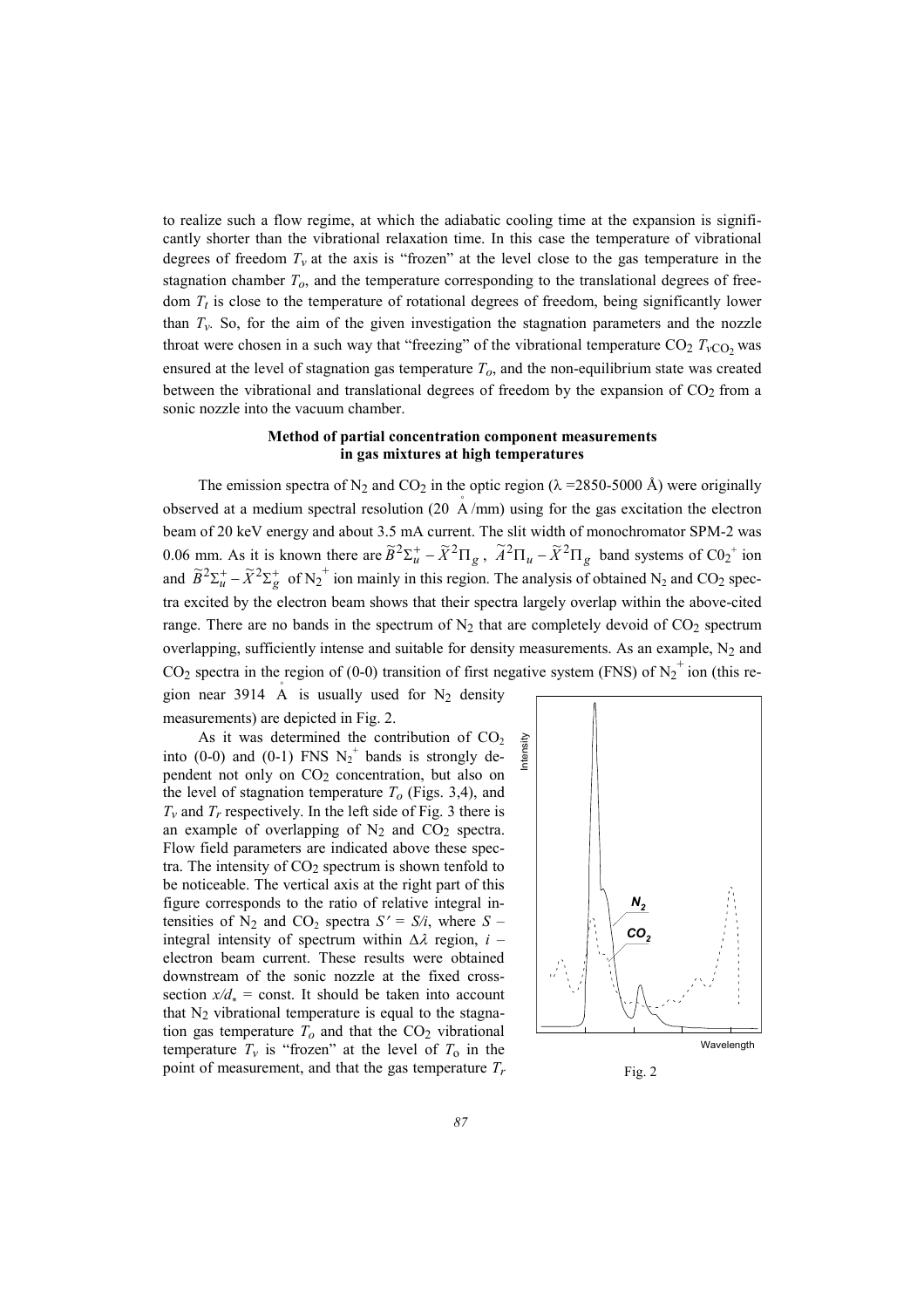



Fig. 4



To reveal the  $T_r$  influence it was only the one manner of measurements that was applied: while changing  $T_v$ , the measurement point (i.e. the distance from the nozzle and Mach number, accordingly) was also shifted downstream to keep the value  $T_r$  constant. There was no possibility to measure intensities keeping  $T_r$  permanent along the whole  $T_v$  range, because of low density in suitable points of measurements. So the results are shown for  $T_r$  equal to 25 K, 48 K and 62 K. The rotational temperatures were got by numerical calculations of CO<sub>2</sub> jet expansion from the sonic nozzle. It is obvious from Fig. 4 that the  $T_r$  varies the ratio  $S'_{N_2}/S'_{\text{CO}_2}$  rather strongly at a fixed  $T_v$ . Due to this fact, the contribution of an "alien" spectrum in optic region becomes almost impossible to be evaluated.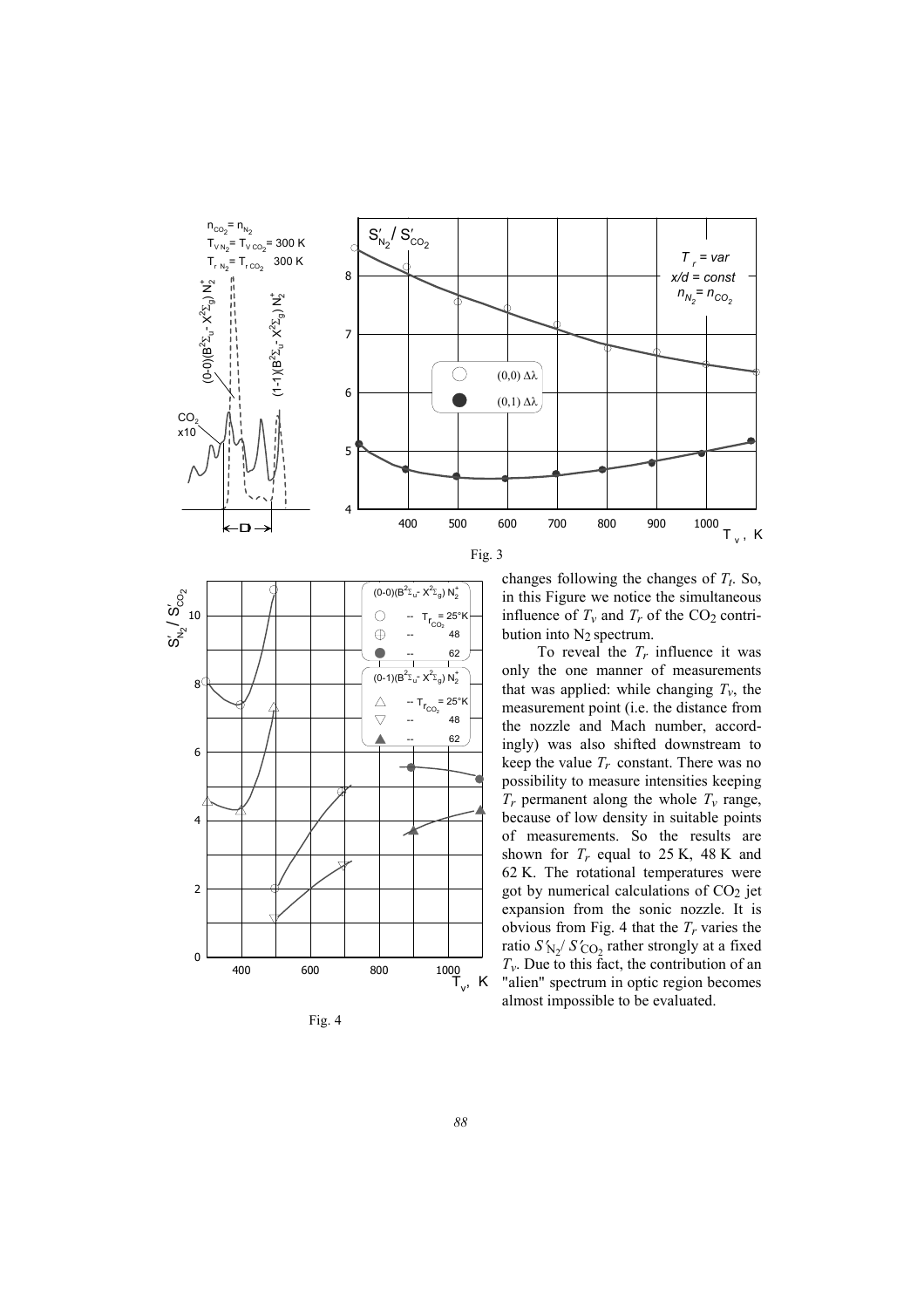Only in CO<sub>2</sub> spectrum the bands ( $\tilde{B}^2 \Sigma_u^+ - \tilde{X}^2 \Pi_g$  transition of CO<sub>2</sub><sup>+</sup> ion) over the wavelength range about 2890 A are actually free of overlapping by  $N_2$  bands, and therefore they can be used for an independent measurement of  $CO<sub>2</sub>$  concentration in the mixture containing N<sub>2</sub>. However, when recording the integral value of its intensity it should be noted that with increasing the stagnation temperature  $T<sub>o</sub>$  and, respectively,  $T<sub>v</sub>$  and  $T<sub>r</sub>$  at the measurement point, there occurs the intensity redistribution in the  $CO<sub>2</sub>$  spectrum, and short-wave sub-bands transition intensities increase (Fig. 5). This takes place due to the excitation of higher vibrational levels of this electron transition. But in this case the value of integral band-system intensity holds within 100  $\AA$  region under gas parameters investigated. So based on it, the method of partial concentration measurement in  $N_2$  +  $CO_2$  mixtures at high temperatures was proposed. The basic idea of this method is to use simultaneously the electron-beam-induced gas radiation in different spectrum regions such as X-ray and the optical ones. This will allow overcoming the problem connected with the overlapping spectra.

Besides, it was established by special measurements that the usage of X-ray region leads to a better spatial localization of measurements. The cross-section electron beam profile has been registered with help of Langmuir probe and X-rays collimator with narrow slit oriented parallel to beam. A typical beam size, determined by the radiation intensity in X-ray region, is much less than that measured within the optic region under the same conditions. The matter is that the secondary electrons do not effect the radiation excitation in the X-ray spectrum region, since their energy level does not exceed tens electron-volt. The data based on the intensity

measurements of optical radiation show enlarged half-width of the beam especially at the high gas densities.

The procedure of making measurements with the above method is as follows.

1. In static condition one should get the calibration curve of relative electron-beam excited radiation in optic region for  $CO<sub>2</sub>$  and X-ray range – for  $CO<sub>2</sub>$  and  $N<sub>2</sub>$  versus gas density, namely *Ioptic*/ *i* =  $f(n_{\text{CO}_2})$ ,  $I_{\text{X-ray}}/i = f(n_{\text{CO}_2})$ ,  $I_{\text{X-ray}}/i = f(n_{\text{N}_2}).$ 

2. Registering the integral intensity within the range  $2900-2800$  A for the flow with unknown  $N_2/CO_2$  ratio and for a



Fig. 5